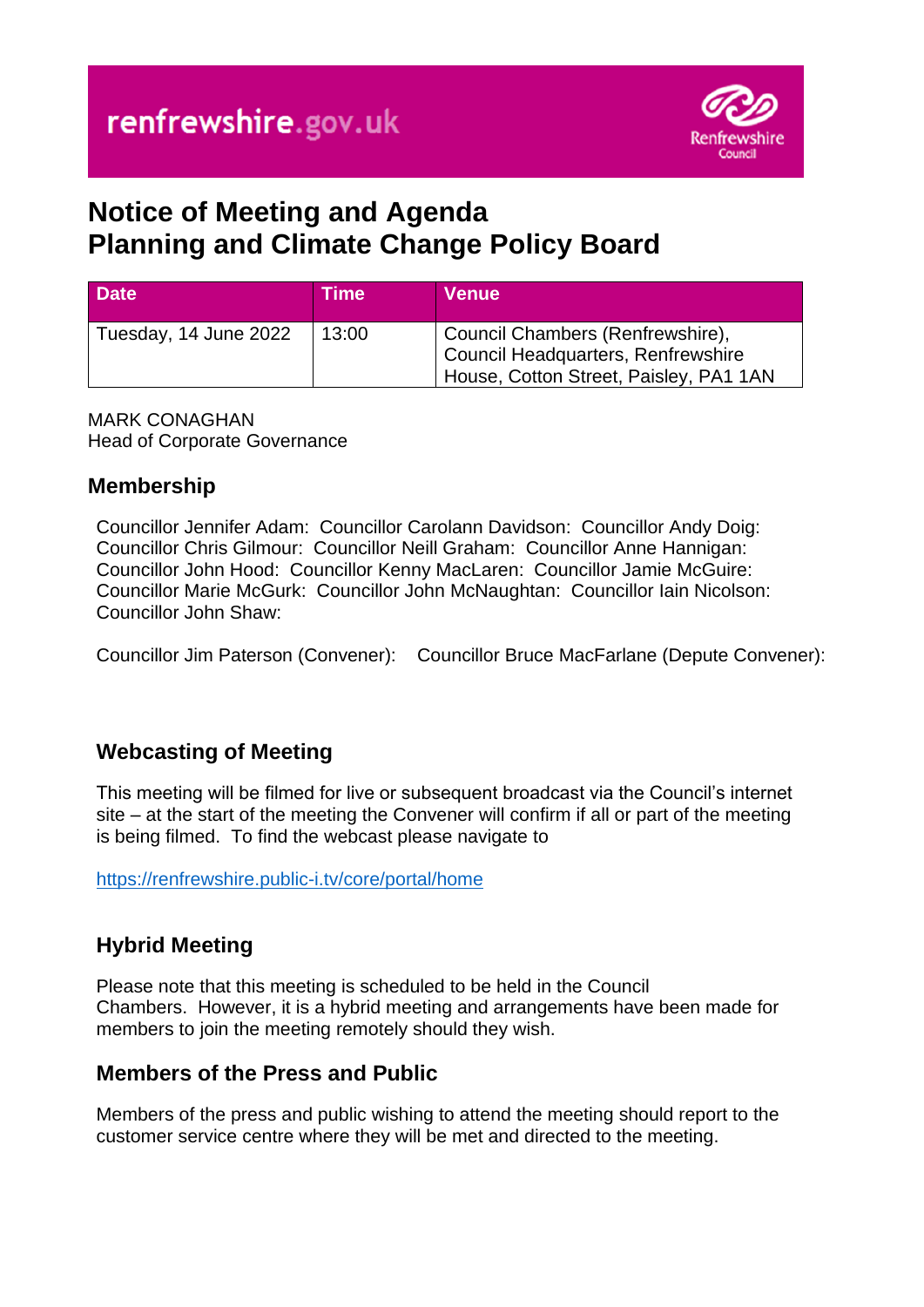# **Climate Change**

## **Apologies**

Apologies from members.

#### **Declarations of Interest**

Members are asked to declare an interest in any item(s) on the agenda and to provide a brief explanation of the nature of the interest.

| 1            | <b>Climate Emergency Work Programme - Progress</b><br><b>Update</b>                               | $1 - 16$  |
|--------------|---------------------------------------------------------------------------------------------------|-----------|
|              | Report by Head of Commissioning & Policy.                                                         |           |
| $\mathbf{2}$ | <b>Community Climate Fund - Update</b>                                                            | $17 - 26$ |
|              | Report of Head of Policy & Commissioning.                                                         |           |
|              | <b>Development Management &amp; Planning</b>                                                      |           |
| 3            | <b>Permitted Development Rights</b>                                                               | $27 - 30$ |
|              | Report by Chief Executive.                                                                        |           |
| 4            | <b>Renfrewshire Vacant and Derelict Land Strategy 2022</b>                                        | $31 - 34$ |
|              | Report by Chief Executive.                                                                        |           |
| 5            | <b>Supplementry Guidance (2022) and Post Adoption</b><br><b>Strategic Environmental Assesment</b> | $35 - 54$ |
|              | Report by Chief Executive.                                                                        |           |
| 6            | A Guide to Development in Conservation Areas 2022                                                 | $55 - 58$ |
|              | Report by Chief Executive.                                                                        |           |

- **7 Updated Planning Enforcement Charter 2022** Report by Chief Executive. **59 - 62**
- **8 Developer Contributions 63 - 68**

Report by Chief Executive.